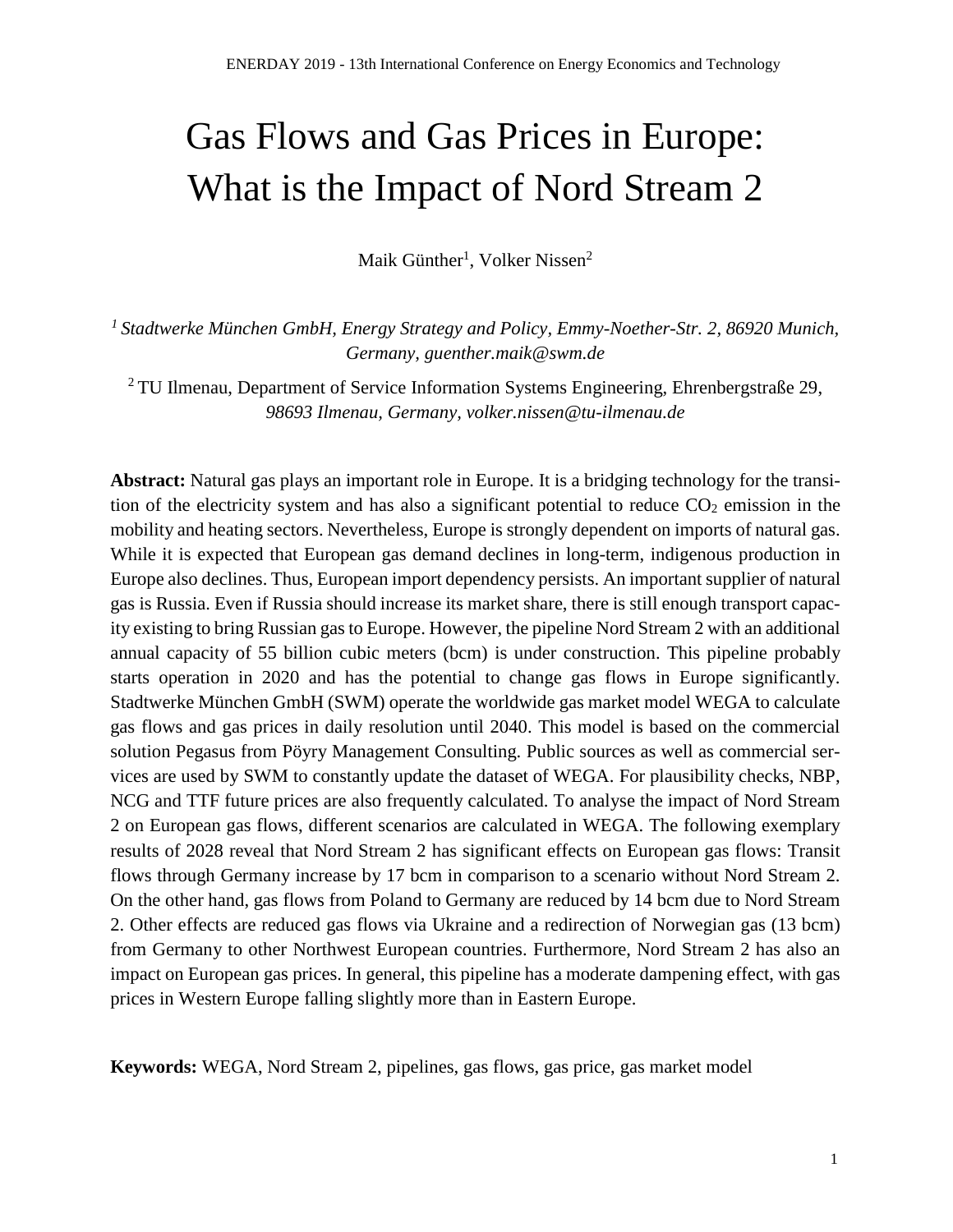## **1 Introduction and Related Work**

Natural gas plays an important role in energy supply and its fields of application are diverse: heat generation, hot water preparation, power generation and industrial applications. The world's largest growth potential among fossil fuels is attributed to the demand for natural gas. BP expects annual growth of 1.7 % worldwide by 2040 [1].

Gas demand in Europe is expected to fall by 2040, with some studies also forecasting relatively constant gas demand. At the same time, however, a significant decline in domestic production in Europe is to be expected, so that Europe will be even more dependent on gas imports in the long term. This additional import demand will be met primarily by Russian pipeline gas and LNG. [1], [7], [18], [26]

The Nord Stream 2 Baltic Sea pipeline would not be necessary considering only sufficient gas imports to Europe. The EU has enough pipelines and LNG terminals to import all the gas it needs [6]. There would also be alternatives to this pipeline from an economic point of view. The construction of Nord Stream 2 with a capacity of 55 bcm per year costs approximately 9.5 billion  $\epsilon$ . In comparison to this, the costs to renovate transit pipelines in Ukraine with a capacity of 160 bcm per year are expected to stand at 6 billion  $\epsilon$ , according to the European Political Strategy Centre [6]. But from a Russian perspective, the reasons for building Nord Stream 2 are strongly politically driven. Gazprom is aiming to minimize gas transit through Ukraine [23], and it is even possible to reduce it to zero [24]. This is intended to break the monopoly of Eastern European states for Russian transit gas, which is having a severe impact on Ukraine and Poland, among others. Nord Stream 2 leads to diminishing transit revenues for Ukraine and Poland [10]. It is also often argued that with Nord Stream 2 Russia is able to cut supply to specific Eastern European countries without hurting other consumers in Europe.

With two additional strings of Nord Stream 2 and two strings of Turkish Stream, there is a non-Ukrainian transit capacity of 205.9 bcm per year available for Russian gas exports to Europe [23]. However, Pirani and Yafimava [24] and Pirani [23] also introduce scenarios of higher Russian gas demand in Europe and a non-Ukrainian transit capacity, where transit flows through Ukraine are still required, especially from a seasonal point of view with a higher gas demand at peak times.

With the construction of Nord Stream 1 and the expansion of interconnection capacities west-east gas flows have increased and traditional east-west gas flows have decreased. This boosted gas-ongas competition in Eastern Europe, where Russian gas from Nord Stream 1 competed with Russian gas from existing long-term contracts [22]. Goldthau [10] expects the same effect for gas prices if Nord Stream 2 comes online. He argues that Ukraine is moving from a situation where it gets high transit fees, but pays a high price for Russian gas to a situation where it gets small transit fees, but pays a cheaper price for Russian gas.

Kotek, Selei and Tóth [19] use the gas market model EGMM to calculate the impact of Nord Stream 2 on gas prices and competition in 2020. This model only focuses on 35 European countries and computes the equilibrium prices and gas flows in monthly resolution. The calculation for 2020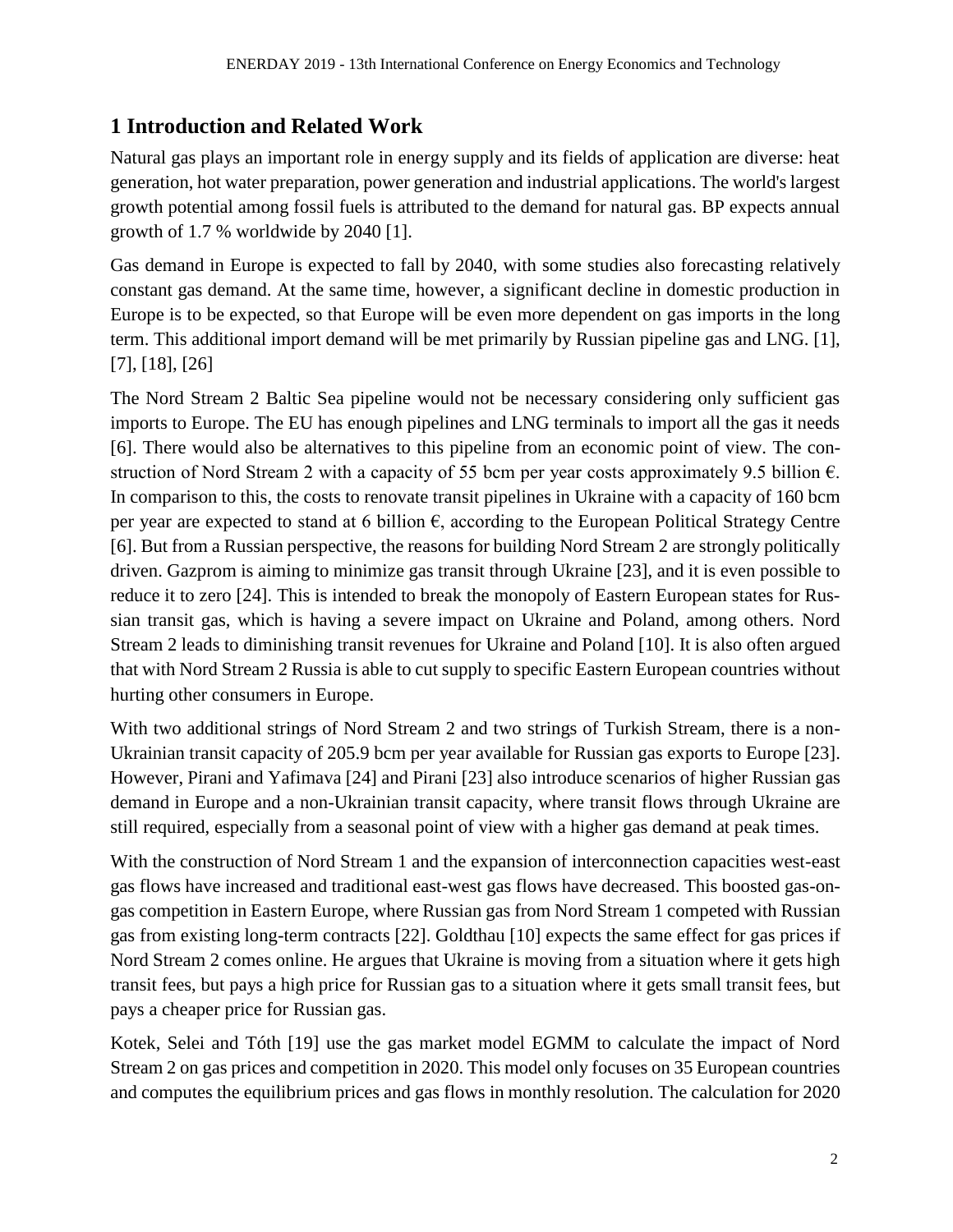shows that gas prices in Western Europe are not affected by the construction of Nord Stream 2, but they increase in Eastern Europe. The authors conclude that Nord Stream 2 creates bottlenecks in gas flows from Western to Eastern Europe which result in lower available capacity for short term (spot) gas competition. Furthermore, it is assumed that LNG is relatively cheap and can push Russian gas out of the market if enough interconnection capacity would be available. The calculated overall welfare impact for Western and Eastern Europe of Nord Stream 2 is negative in 2020 (-2.1 billion  $\epsilon$ ).

Hecking and Weiser [15] analyse the impact of Nord Stream 2 on European gas prices and gas flows by using the models COLUMBUS und TIGER. COLUMBUS is a long-term model for the global gas market and allows strategic behaviour of gas exporters. Investments into production capacities and infrastructure as well as marginal supply cost curves per country are a result of the model. In a second step the dispatching model TIGER is used with the results of COLUMBUS. The output of TIGER are gas flows and gas prices. Hecking and Weiser show that gas prices in all European countries are decreasing due to Nord Stream 2. In some countries prices are up to 32 % lower. This significant price effect is based on less imports of very expensive LNG to Europe if Nord Stream 2 will be built. The authors also show the cost curves of LNG in 2020, 2025 and 2030. If these cost curves would be lower, Nord Stream 2 would have a reduced price effect. It has to be noted that the study was commissioned by the Nord Stream 2 AG. Hecking and Weiser also calculate gas flows in scenarios with and without Nord Stream 2. It can be seen that gas flows from Norway are not significantly affected. Interestingly very high gas flows from Slovakia to Ukraine occur in all scenarios whereas no gas flows exist from Ukraine to Romania. The authors conclude that Nord Stream 2 has an overall welfare benefit of 7.9 to 24.4 billion  $\epsilon$ .

In another study from Kruse and Berkhahn [21], also commissioned by Nord Stream 2 AG, the economic benefit of Nord Stream 2 is calculated, but without a gas market model. According to the authors of this study the project adds 2.26 billion  $\epsilon$  in GDP and creates around 31,000 full-time equivalents over a period of five years.

All the above analyses have weaknesses: too rough a calculation of gas flows on a monthly basis, no consideration of global gas flows, exogenous specification of LNG imports in Europe and LNG prices that are too low or too high. Against this background, the question arises as to how the gas flows will change in Europe in the long-term through Nord Stream 2, and what price effects this will have for the individual European countries. These questions are the focus of our paper that is structured as follows: The WEGA gas market model is used to analyse gas prices and gas flows. This is explained in the following chapter. It also discusses the basic scenario used, in which Nord Stream 2 is included at 55 bcm per year. Chapter 3 then discusses the results compared to a scenario without Nord Stream 2. A summary of the main results then concludes our paper.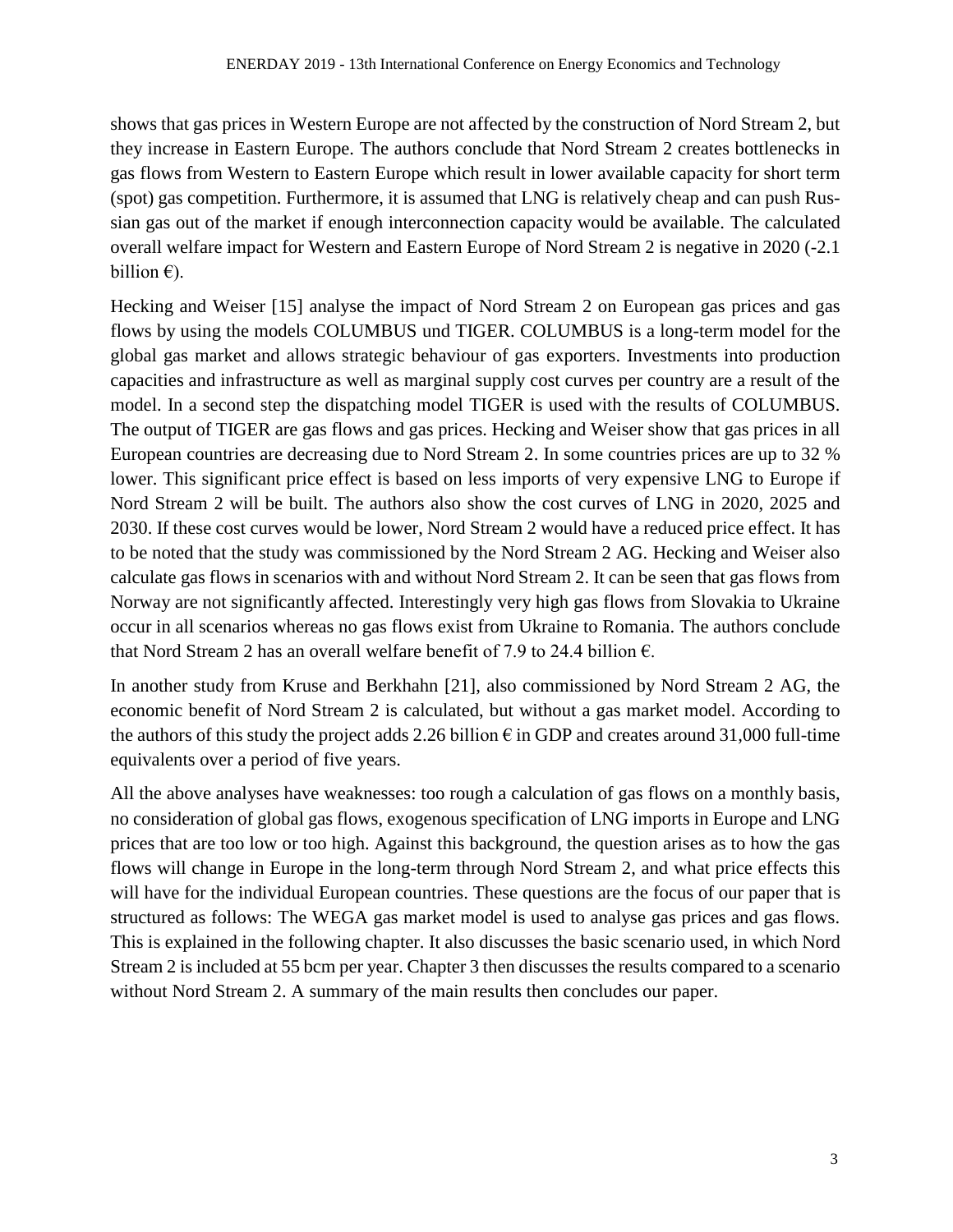## **2 Gas Market Model WEGA and Base Case**

SWM has been using the WEGA gas market model since 2013 to analyse global gas flows and gas prices until 2040. The consulting firm Pöyry Management Consulting (UK) Ltd. developed the model under the name PEGASUS [3], [25] and uses it for its own analyses and for the preparation of its own fee-based reports. To ensure that WEGA is up to date, SWM obtains an annual data update from Pöyry and modifies it with its own assumptions. For example, SWM has its own assumptions on the development of the oil price, exchange rates, marginal costs of storage facilities, gas demand or production volumes from individual sources. These modifications are based on SWM analyses, on publicly accessible sources or come from other commercial providers, some of which maintain their own gas market models. For this reason, the results of this work are not the view of PÖYRY, but of SWM within scenarios. Changes to the scenarios would lead to different results. For plausibility checks, NCG, NBP and TTF future prices are frequently calculated to make sure that WEGA is generating accurate market prices for the next years. In addition, results are discussed with experts of SWM and other companies.

Gas market models can be divided into two classes: On the one hand, models in which market power is exercised by the players and, on the other hand, models which operate with full competition. For an overview of gas market models, see the work of Chyong and Hobbs [2], Holz et al. [16] and the work of the Energy Modeling Forum [4]. The WEGA gas market model works with perfect foresight and full competition. Market power of individual players and investment decisions are fixed in scenarios. For example, the construction of the Nord Stream 2 Baltic Sea pipeline can be stored in WEGA. This assumes a scenario in which Russia deliberately creates overcapacities for the transport of natural gas in order to make it more difficult for other participants to enter the market. In any other scenario, additional price specifications from producers or a possible withholding of quantities can be assumed.

WEGA is a global gas market model. The mapping of global gas flows is important, as the increasing trade in liquefied natural gas (LNG) means that markets can no longer be viewed in isolation. According to BP, LNG will account for a larger share of global gas trade than pipeline gas in the long term [1]. While pipeline transport is linked to a fixed start and end point, LNG can be transported by ship from a liquefaction terminal to any regasification terminal in the world. Gas market models with a regional focus, which, for example, only consider North America or Europe and specify LNG flows, do not therefore reflect reality with sufficient accuracy.

With the help of different types at nodes and edges, the worldwide gas market is mapped in WEGA. A distinction is made between the nodes:

• Demand zone: These can be countries, regions or trading points. For example, NetConnect Germany (NCG) or Henry Hub (HH) in the USA are mapped as trading points in the model. Another example is the region Southeast Europe where some small countries with low gas demand are merged to a group. Each demand zone is assigned a daily gas demand until 2040.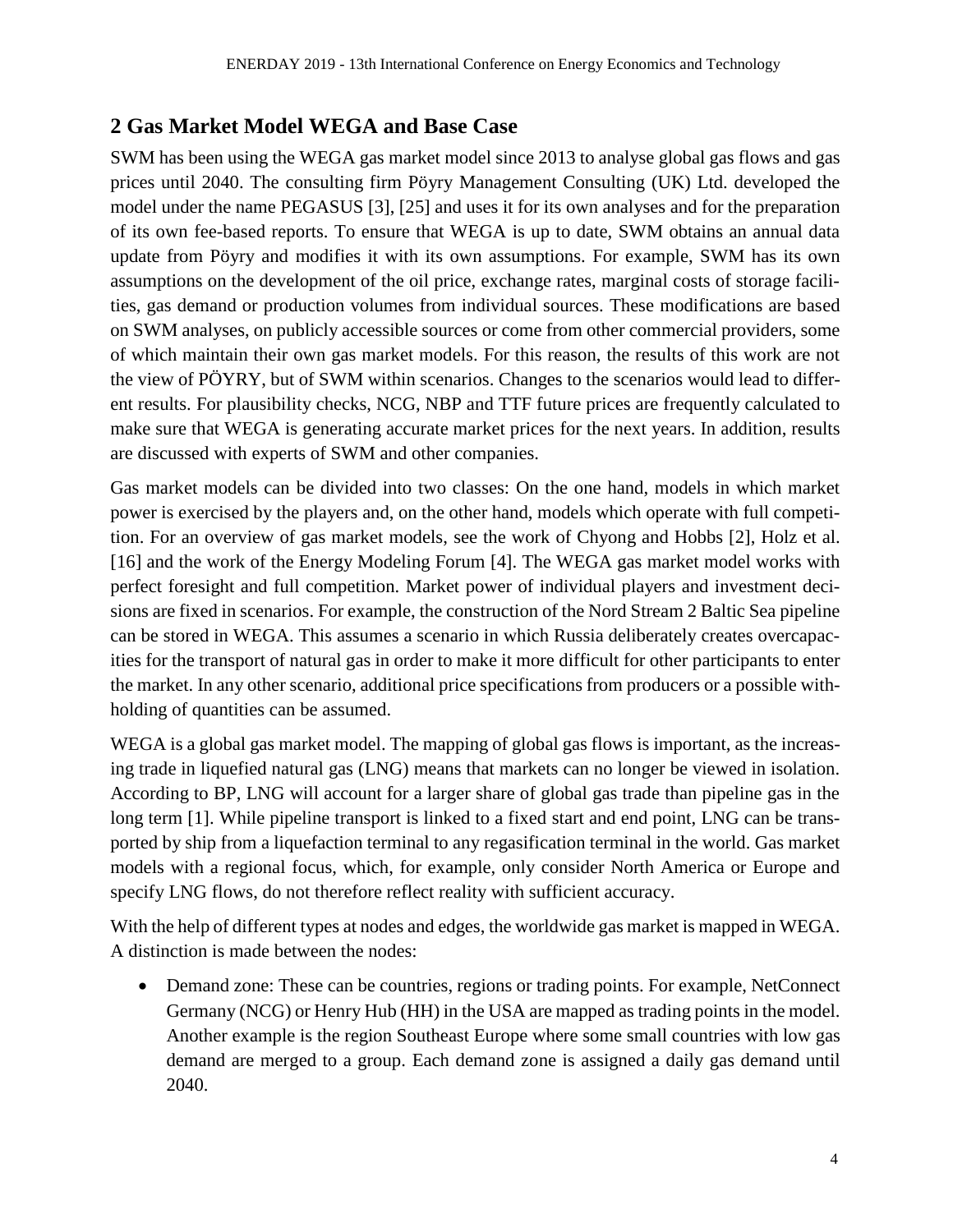- Local source: These gas fields represent own production within the demand zone. Production capacity, production costs and any production profiles during the year (e.g. seasonal production profiles at the Groningen gas field) are stored until 2040.
- Pipe source: In the model, gas fields are combined into larger groups in order to reduce the computing time. Gas fields have a capacity, production costs, and – if applicable – a production profile during the year and a minimum capacity. These data are given until 2040. One gas field in WEGA, for example, is the Yamal gas field in Russia.
- Pipe delivery point (DP): Pipelines are linked to a demand zone by means of a landing point. This landing point has a maximum capacity. An example is the landing station in Lubmin near Greifswald for the Nord Stream Baltic Sea pipeline.
- LNG source: This node is used to model LNG liquefaction terminals. They have a capacity, production costs, and possibly a production profile during the course of the year and a minimum capacity. The logic is identical to gas fields with pipeline connection. A distinction is made between gas fields with pipeline connection and gas fields with connection to LNG terminals in order to facilitate the evaluation of the results. Here an expansion path for the liquefaction capacity up to 2040 is specified in the model.
- LNG delivery point (DP): All worldwide import terminals are shown in the model. A possible expansion path for each demand zone is also stored here. Import terminals also have a capacity and costs.
- Gas storage: All gas storage facilities in Europe are modelled individually. They have an injection and withdrawal capacity as well as costs. Gas storage facilities in North America or China have been grouped together. Any extensions, new buildings or shutdowns are shown until 2040.
- Options for flexibility in demand zones (DS): These include price limits for the coal gas switch as well as for customers who can be switched off. There is also demand shedding to prevent the optimization problem from becoming insolvable. If load shedding occurs, the model is not sufficiently calibrated and must be readjusted.

There are many different edges for the connection between the nodes. Figure 1 shows the example of two demand zones. Between the demand zones, for example, there is an edge that represents an interconnector. It allows a gas flow in one direction. For an interconnector that allows gas flows in both directions, two edges are created. Figure 1 also shows that an LNG source (LNG liquefaction terminal) can be connected to several regasification terminals. Similarly, a source can have several pipelines and transport gas e.g. from Norway to Germany and the UK.

The model also contains a database of global gas supply contracts. A gas supply contract has a start date and an end date. It also includes flexibility options, take-or-pay clauses and an individual pricing formula. This price formula takes into account an oil price indexation, a hub indexation or a mixture of both. Any renegotiations of contracts can also be deposited. The model assumes a slow shift from oil price indexed contracts to hub indexed contracts or hybrid contracts [17].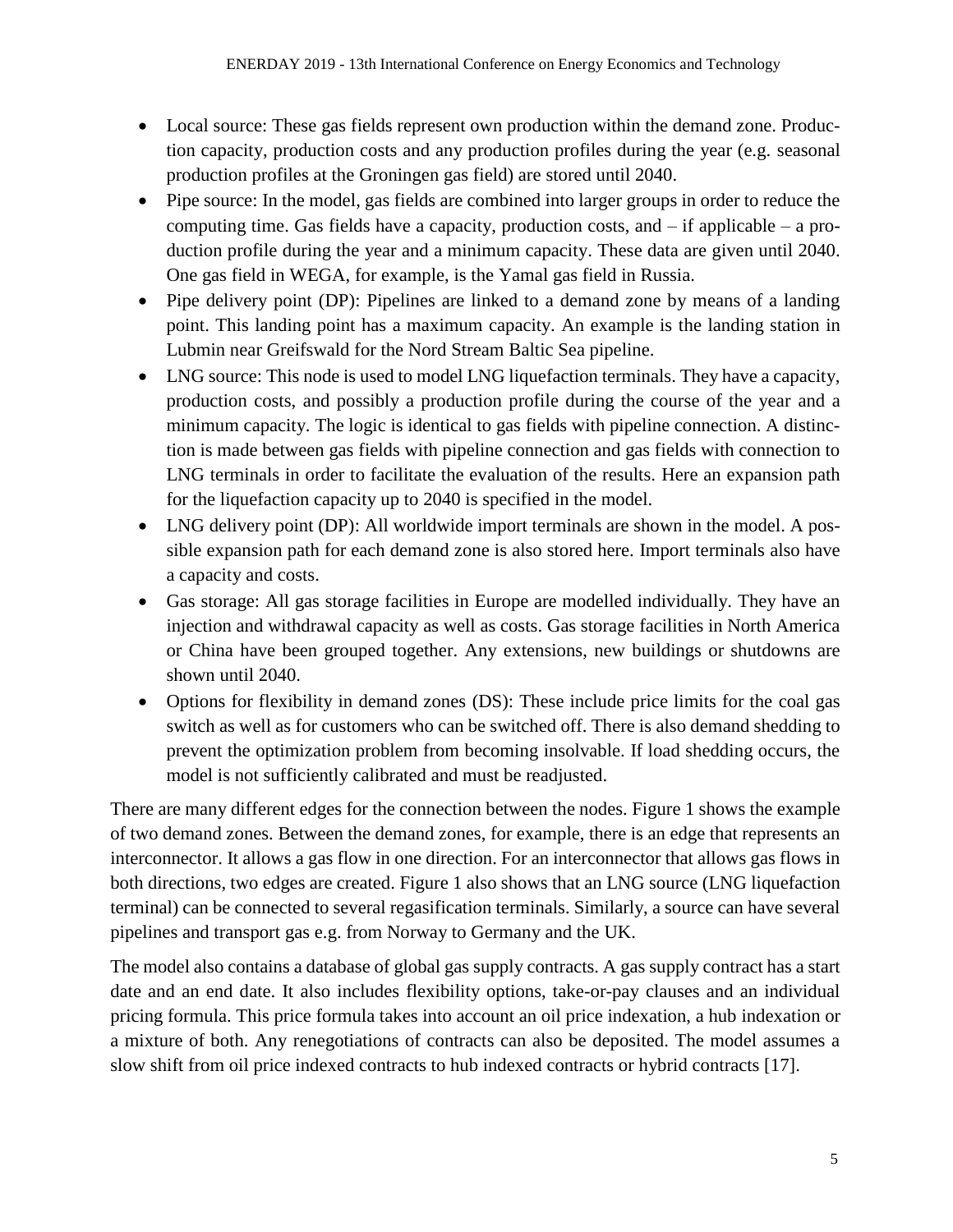

*Figure 1: Example with two demand zones.*

WEGA uses Linear Programming (LP) and was created in the Xpress Optimization Suite. A scenario until 2040 is calculated by WEGA on an RX600 with 1 TB RAM and 32 x 2 GHz in about 25 minutes. Each gas year is optimized separately by the model, whereby the gas year is broken down into individual days *d*. The goal of the optimization is to minimize the total cost *C* to cover the daily gas demand of a gas year (see Formula 1). The total costs consist of the daily production costs *CProdd*, transport costs *CTranspd*, storage costs *CStore<sup>d</sup>* and flexibility costs *CFlexd*.

Min 
$$
C = \sum_{d=1}^{D} (CProd_d + CTransp_d + CStore_d + CFlex_d)
$$
 (1)

There are numerous constraints to be met in minimising overall costs. A hard constraint is the coverage of the gas demand of each demand zone *z* on each day *d* (see Formula 2). In Formula 2, *In* means an inflow to the demand zone and *Out* means an outflow. The daily gas demand of a demand zone *z* is covered by inflows and outflows of the pipelines belonging to the demand zone, LNG regasification terminals (*LNGInz,d*) or LNG export terminals (*LNGOutz,d*), interconnectors, storage facilities and flexibility options. There are also inflows from own production within the demand zone.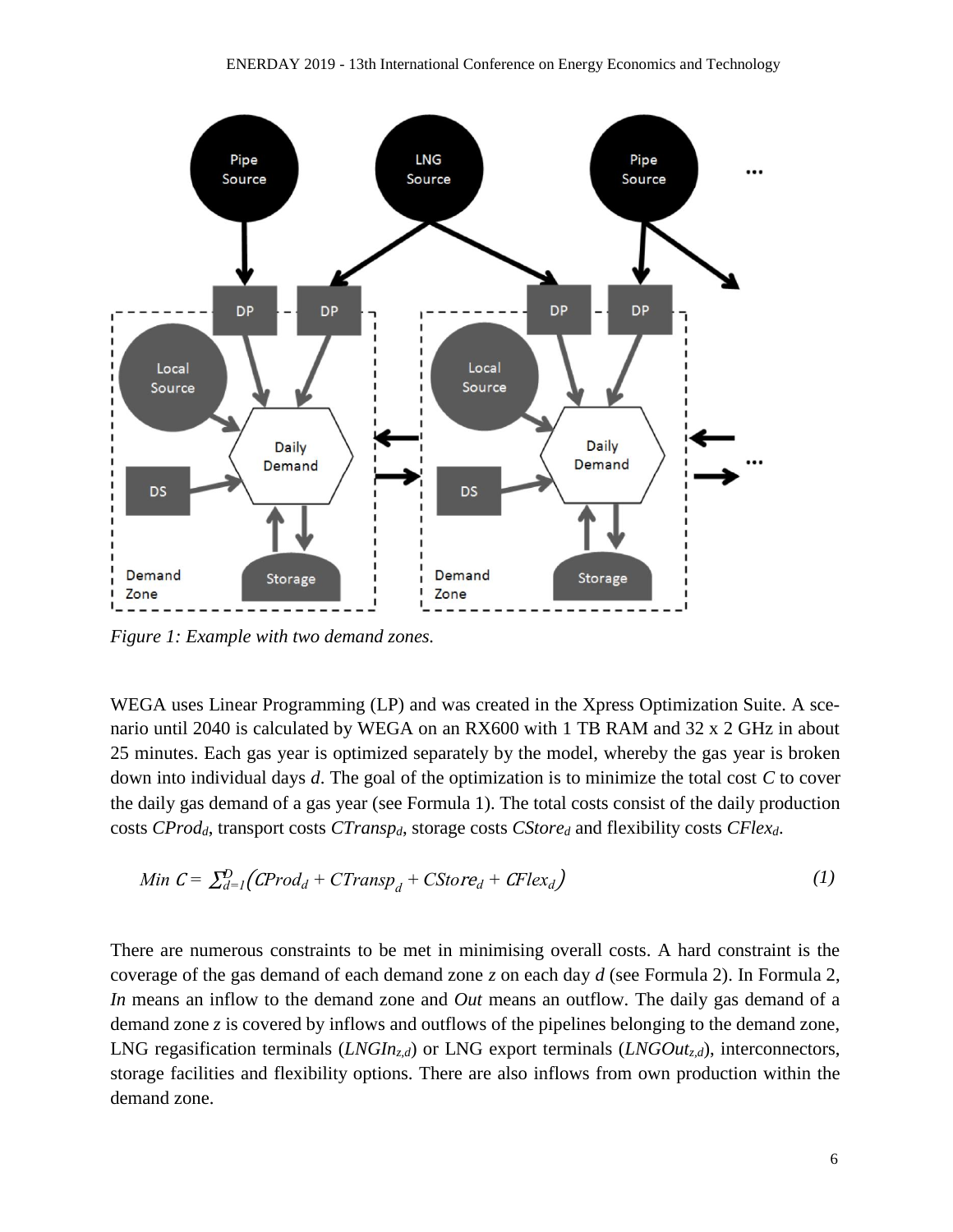Demand<sub>z,d</sub> = *Pipeline* 
$$
In_{z,d}
$$
 - *Pipeline*  $Out_{z,d}$  +

\n $LNGIn_{z,d}$  -  $LNGOut_{z,d}$  +

\n $Inter\,code> conne\,\code>ctor$   $In_{z,d}$  -  $Inter\,code> conne\,code>ctor$   $Out_{z,d}$  +

\n $Storageln_{z,d}$  -  $StorageOut_{z,d}$  +

\n $FlexibilityIn_{z,d} + IndigenousProductionIn_{z,d}$ 

\n $\forall z \in Z, d \in D$ 

Other constraints refer to the previously mentioned properties of nodes, edges, and contracts. For example, the maximum capacity of a pipeline or LNG regasification terminal may not be exceeded. Contractual agreements arising from long-term supply contracts must also be observed.

The business intelligence software Tableau is integrated into the gas market model to visualize the large number of input data and results. Figure 2 shows a screenshot of WEGA. The number one marks the area in which new scenarios can be created or existing scenarios selected. Below this, predefined views of a scenario can be selected in the area with the number two, which are then displayed in the area with the number three. Input data can also be changed there.



*Figure 2: Screenshot of WEGA with data on gas storages in Germany*

For the experiments of this work a base case in WEGA is generated, in which Nord Stream 2 is completed with 55 bcm per year. It is unlikely that Nord Stream 2 is operating at full capacity at the end of 2019 [23]. Thus, it is assumed for the base case that Nord Stream 2 starts operation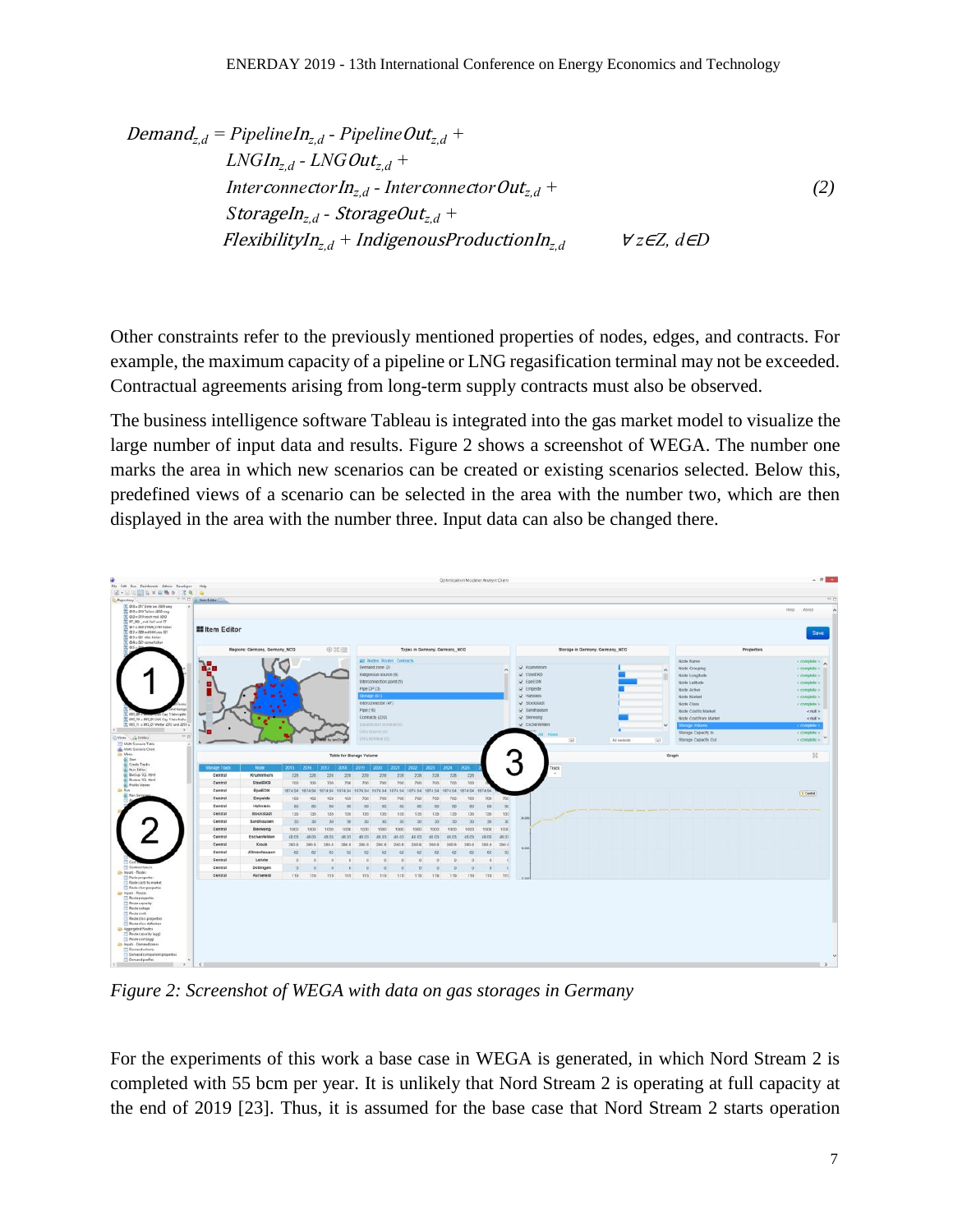during 2020. It is also expected that Turkish Stream with 31.5 bcm per year and Trans Adriatic Pipeline (TAP) with 10 bcm per year will be build. Furthermore, it is assumed that the projects from the Ten-Year Network Development Plan (TYNDP) of ENTSOG [5] are built.

It is the intention of the EU to keep Ukraine a transit state for Russian gas [10], but the transit pipelines need to be refurbished [20]. Ukrainian transit pipelines are relatively old with some pipelines older than 50 years. At the moment only Urengoy-Pomary-Uzhgorod (UPU) pipeline with an annual capacity of 30 bcm is being refurbished. Financing for the other pipelines is not secured, so that their long-term operation is questionable. Therefore, transit flows of Russian gas through Ukraine are limited.

With regard to gas demand, the base case is grounded on the New Policies Scenario of the World Energy Outlook [18]. This results in a drop in demand for Europe of about 15 % between 2018 and 2040. In the same period, indigenous production in Europe falls to about 40 % of the 2018 level and production in Norway falls to 55 % of the 2018 level. Further information on WEGA and the model assumptions can be found in the papers [8], [9], [11], [12], [13] and [14].

### **3 Results and Discussion**

<u>.</u>

To analyse the impact of Nord Stream 2 on gas prices and gas flows two scenario are created: the base case from chapter 2 and an identical scenario but without Nord Stream 2. This chapter first discusses the gas flows with Nord Stream 2. As exemplary years for analysis of gas flows 2028 and 2035 are chosen. Figure 3 shows pipeline flows for 2028 in bcm and Figure 4 for 2035. 2028 was chosen as an exemplary year because this year all pipelines discussed today like Turkish Stream, TAP and TANAP will be built and also the second wave of LNG liquefaction terminals will be constructed. Moreover, 2028 is not too far in the future, which reduces the uncertainty regarding the multitude of model parameters. The year 2035 then allows an outlook on further developments in regular operation. The arrows in figures indicate gas flows in pipelines between two countries without showing exact pipeline routes.<sup>1</sup> Gas flows  $< 1$  bcm per year were neglected. In addition, the values were rounded.

Figure 3 and Figure 4 show that the Russian gas is transported from Nord Stream 1 & 2 via OPAL and EUGAL to the Czech Republic, among other places, from where it is then transported to Slovakia and via the Gazelle to southern Germany. It can be seen in both Figures that transit flows via the Yamal-Europe route (transit from Northern Lights to Germany through Poland) are reduced to 6 bcm in 2028 and 2035. In 2017 and 2018 this route was nearly utilized at full capacity. In addition, the capacity of Nord Stream 2 will not be fully used, neither in 2028 nor in 2035 (96 bcm and 73 bcm respectively, instead of 110 bcm maximum capacity per year of Nord Stream 1 & 2). This

<sup>&</sup>lt;sup>1</sup> Note: Albania, Bosnia and Herzegovina, Montenegro, Serbia and the Republic of North Macedonia are merged to one demand zone in Figures 3, 4, 5, and 6.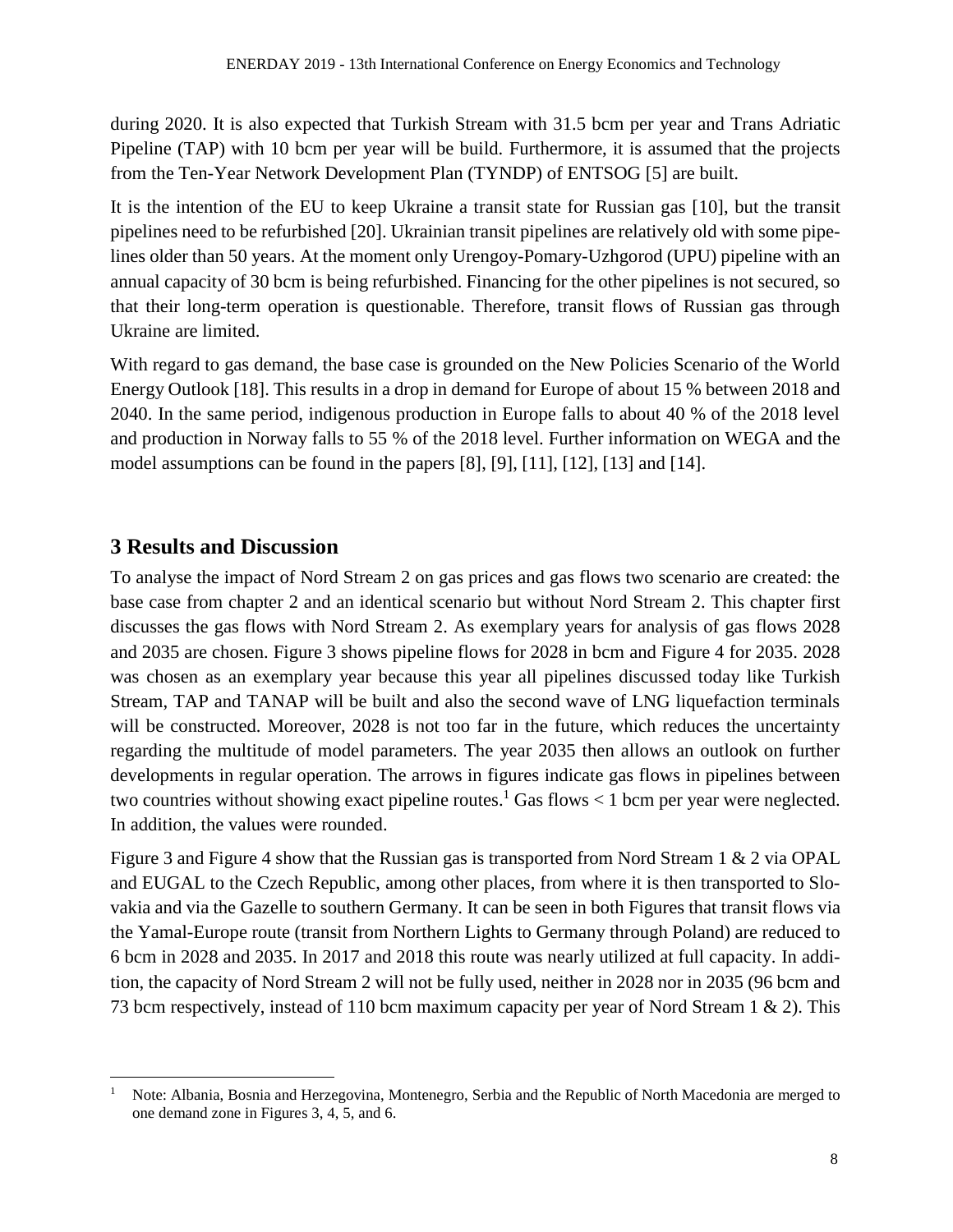is due to falling gas demand in Europe in the base case of WEGA, more LNG imports and additional pipelines like Turkish Stream, TAP and TANAP. Moreover, the presented gas flows through Nord Stream 1  $\&$  2 are annual values. On a seasonal level the utilization is much higher during the winter. In alternative scenarios, with higher European demand for gas, Nord Stream 2 and Yamal-Europe would be used to a correspondingly higher extent and gas flows through Ukraine would only increase as a last option.

As expected, gas flows from Russia via Ukraine are significantly reduced in Figure 3 and Figure 4 due to Nord Stream 2, Turkish Stream, more LNG imports and the slightly falling gas demand in Europe. In 2017 and 2018 the route via Ukraine had a utilization of more than 65 % (more than 80 bcm per year). Thus, Ukraine had a transport monopoly which will be repealed if Nord Stream 2 and Turkish Stream are online.

Especially Turkish Stream is the reason that the trans-Balkan route is not used to transport gas from Russia to Turkey via Ukraine, Romania and Bulgaria. The first string of Turkish Stream covers the gas demand in Turkey. The second string delivers gas from Russia to Turkey and via Bulgaria and Serbia also to Hungary. Without the second string gas flows via Ukraine would be 11 bcm per year higher (in all presented scenarios, with and without Nord Stream 2). Thus, an important role in reducing gas flows via Ukraine play Nord Stream 2 and also Turkish Stream.



*Figure 3: Pipeline flows in 2028 with Nord Stream 2 in bcm (only pipeline flows ≥ 1 bcm).*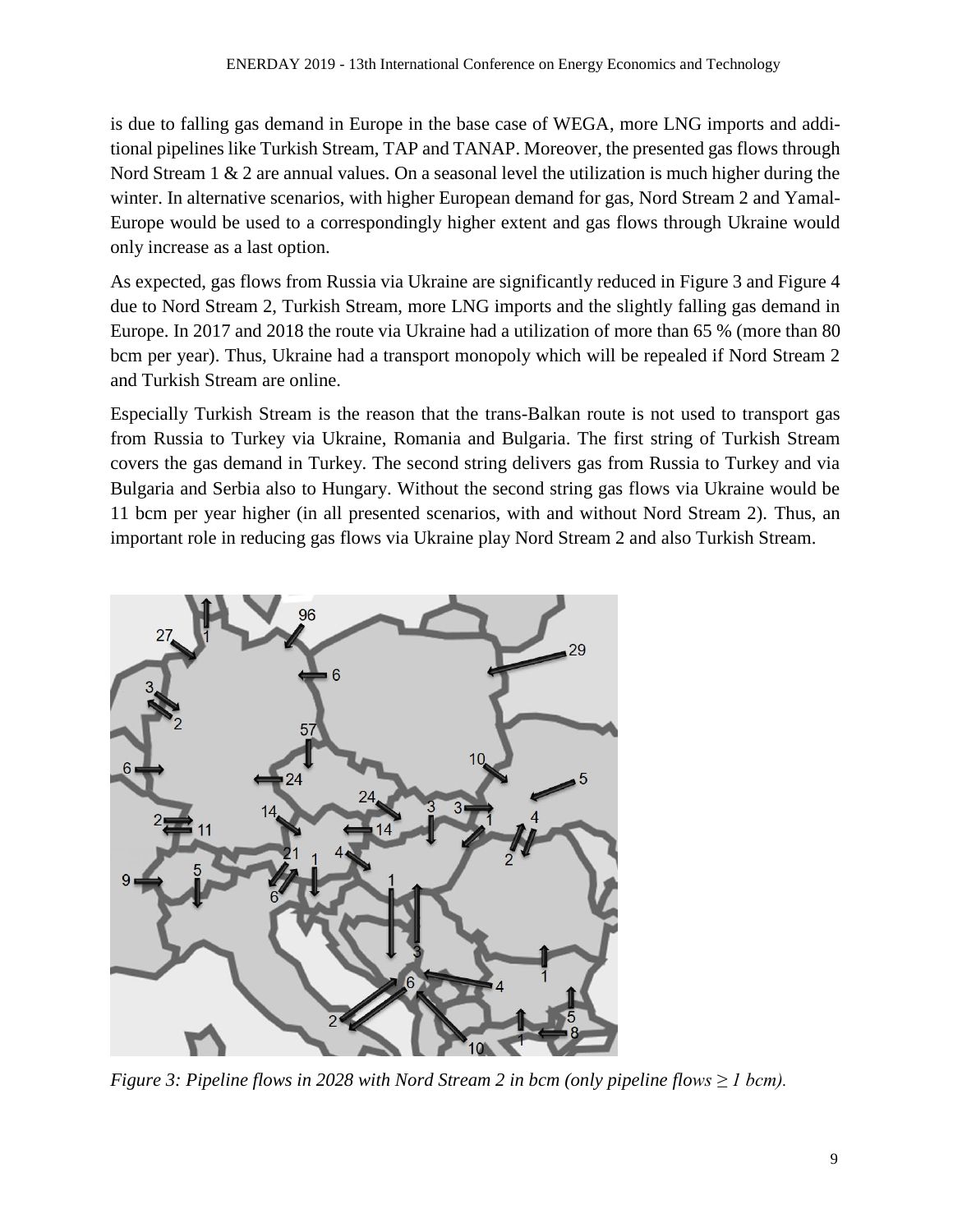

*Figure 4: Pipeline flows in 2035 with Nord Stream 2 in bcm (only pipeline flows ≥ 1 bcm).*

To illustrate the influence of Nord Stream 2 on pipeline flows, Figure 5 and Figure 6 show a scenario for 2028 and 2035 without Nord Stream 2. Here, Nord Stream 1 is used to its maximum capacity of 55 bcm per year. The same applies to Yamal-Europe with 40 bcm per year.

It could be argued that the limitation of annual transit flows of Russian gas through Ukraine in the base case of WEGA to a maximum of 25 bcm per year may be too restrictive. However, even when such capacity restrictions are removed or when Nord Stream 2 is not existing, gas flows in Europe will not change dramatically. It can be clearly seen in Figure 5 and Figure 6 that transit flows through Ukraine do not increase very strongly in comparison to Figures 3 and 4, as Russia is also endeavouring to use alternative routes in this scenario. This again demonstrates that transit flows through Ukraine are indeed a last option for Russia. Even without Nord Stream 2 Russia has enough transit capacity in the future to avoid almost all gas flows via Ukraine in the base case.

There will be further changes in gas flows from Norway to Germany. Nord Stream 2 diverts Norwegian gas to Northwest Europe, where LNG is displaced. Thus, LNG imports to Belgium, France and the UK would be 20 bcm higher in 2028 and 9 bcm higher in 2035 without Nord Stream 2. Without Nord Stream 2, however, these Norwegian quantities will reach Germany. The same situation could be observed in history when Nord Stream 1 started operation. Gas from Norway was diverted from Germany to Belgium, France and the UK. It is expected that Nord Stream 2 will lead to the same effect on Norwegian gas flows.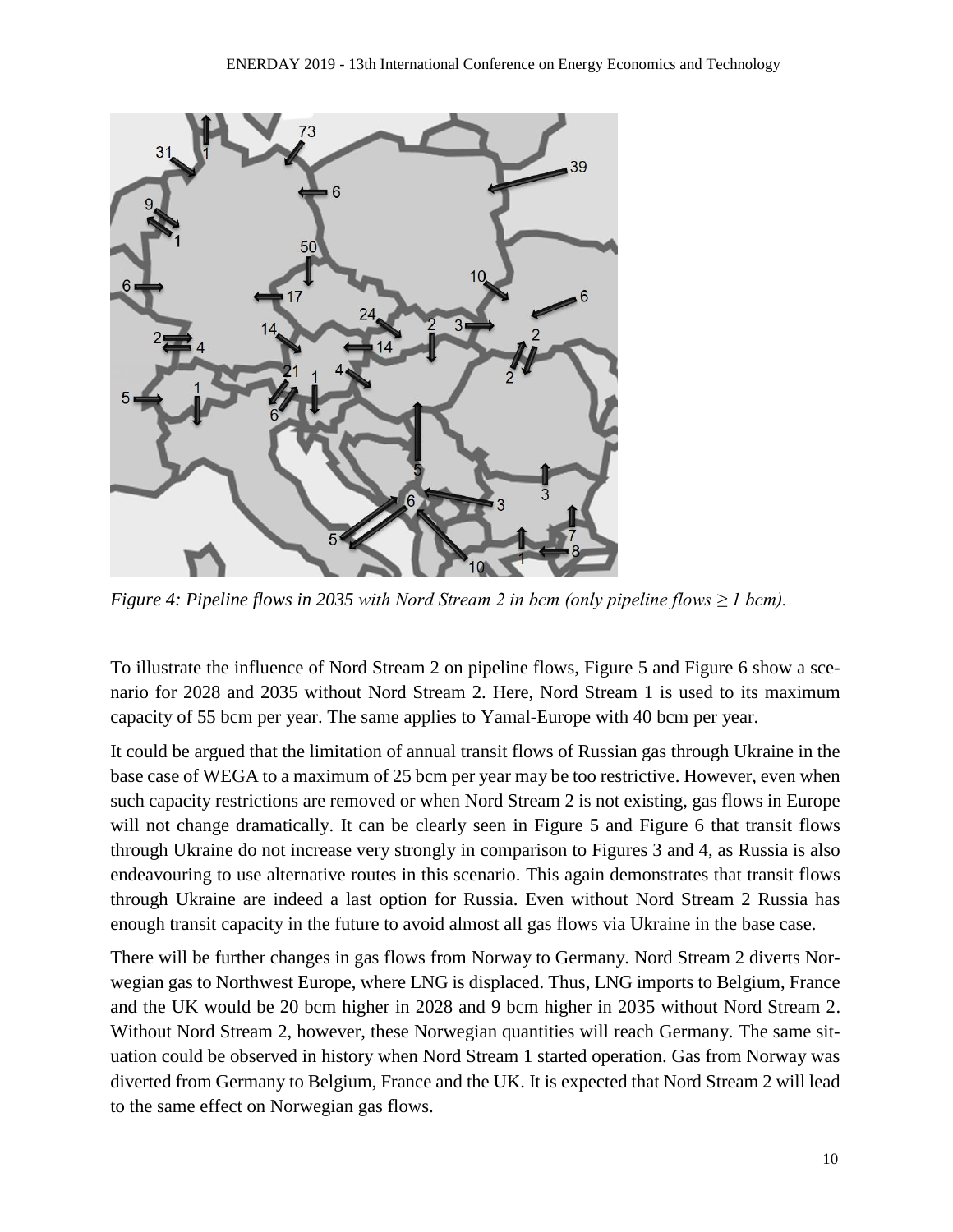

*Figure 5: Pipeline flows in 2028 without Nord Stream 2 in bcm (only pipeline flows ≥ 1 bcm).*



*Figure 6: Pipeline flows in 2035 without Nord Stream 2 in bcm (only pipeline flows ≥ 1 bcm).*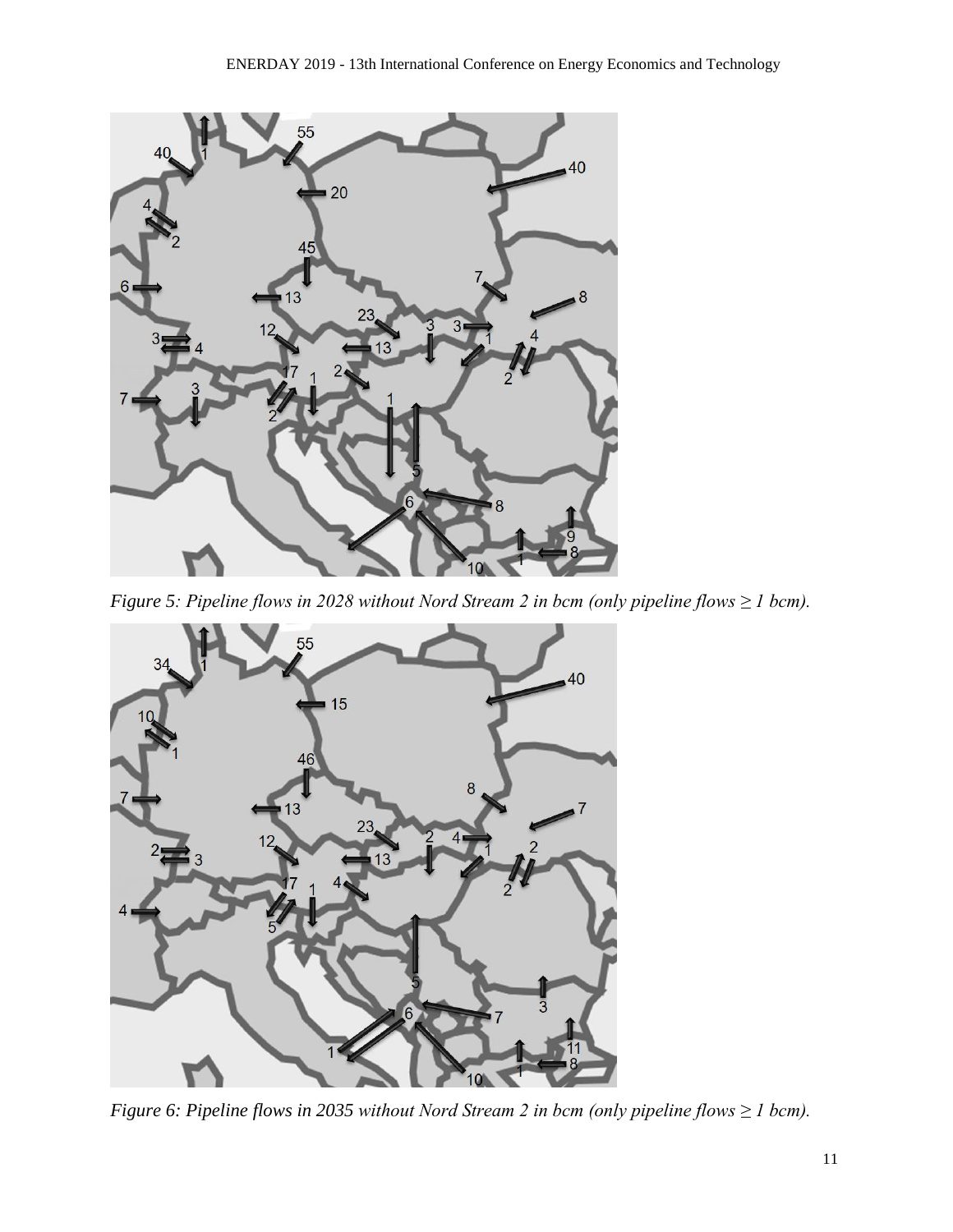In total, Nord Stream 2 will make Germany a stronger transit country for gas. For example, Nord Stream 2 will increase German transit gas volumes by 17 bcm in 2028 and 8 bcm in 2035. On the other hand, transit flows from Poland to Germany decrease by 14 bcm in 2028 and 9 bcm in 2035.

Table 1 shows the price differences if Nord Stream 2 would not be built. These are average price differences in  $\epsilon$  per MWh over the period 2020 to 2040 as real values for the base year 2017. A positive value indicates that prices would increase in a scenario without Nord Stream 2. It can be seen that the price effect of Nord Stream 2 on wholesale prices is relatively low. In principle, Nord Stream 2 has a price dampening effect in all countries presented, which is also in line with Goldthau's expectations [10]. This contradicts the results of Kotek, Selei and Tóth [19], where no price effect can be observed in Western Europe, whereas Nord Stream 2 led to higher prices in Eastern Europe. Bottlenecks due to contracted gas flows from Nord Stream 2 are cited as the cause. However, bottlenecks exist in WEGA at worst on a seasonal level with peak demand in winter. This corresponds to Lang and Westphal [22] which constitute that the technical interconnection capacities exceed the contracted volumes. In contrast to the results in Table 1, Hecking and Weiser [15] see a much stronger price dampening effect if Nord Stream 2 was indeed built. This is mainly due to significantly higher price assumptions for LNG, which is displaced by the construction of Nord Stream 2.

| United<br>Kingdom | France | Nether-<br>lands | Germany | Czech<br>Republic | Poland | Italy | <b>Bulgaria</b> | Romania |
|-------------------|--------|------------------|---------|-------------------|--------|-------|-----------------|---------|
| 0.66              | 0.70   | 0.79             | 0.80    | 0.89              | 0.70   | 0.55  | 0.39            | 0.15    |

*Table 1: Average price difference to a scenario without Nord Stream 2 on wholesale gas prices in €2017/MWh in the period of 2020 till 2040 (prices increase without Nord Stream 2).*

## **4 Conclusion**

This paper analyses the effects of Nord Stream 2 on European gas flows and gas prices. Differences to the results of other authors were found. The reasons for this are different assumptions about gas demand in Europe and the costs of LNG. Moreover, WEGA is very detailed and optimises worldwide gas flows in daily resolution.

In general, Nord Stream 2 has a slightly dampening effect on European gas prices, with gas prices in Western Europe falling slightly more than in Eastern Europe. In terms of gas flows, Germany plays a stronger role as a transit country for Russian gas through Nord Stream 2, while transit gas flows through Ukraine and Poland are declining significantly in the future. It can be concluded for Poland that on one hand revenues from transit fees are declining due to Nord Stream 2, but on the other hand wholesale gas prices are moderately reduced. Thus, consumers have to pay less for natural gas.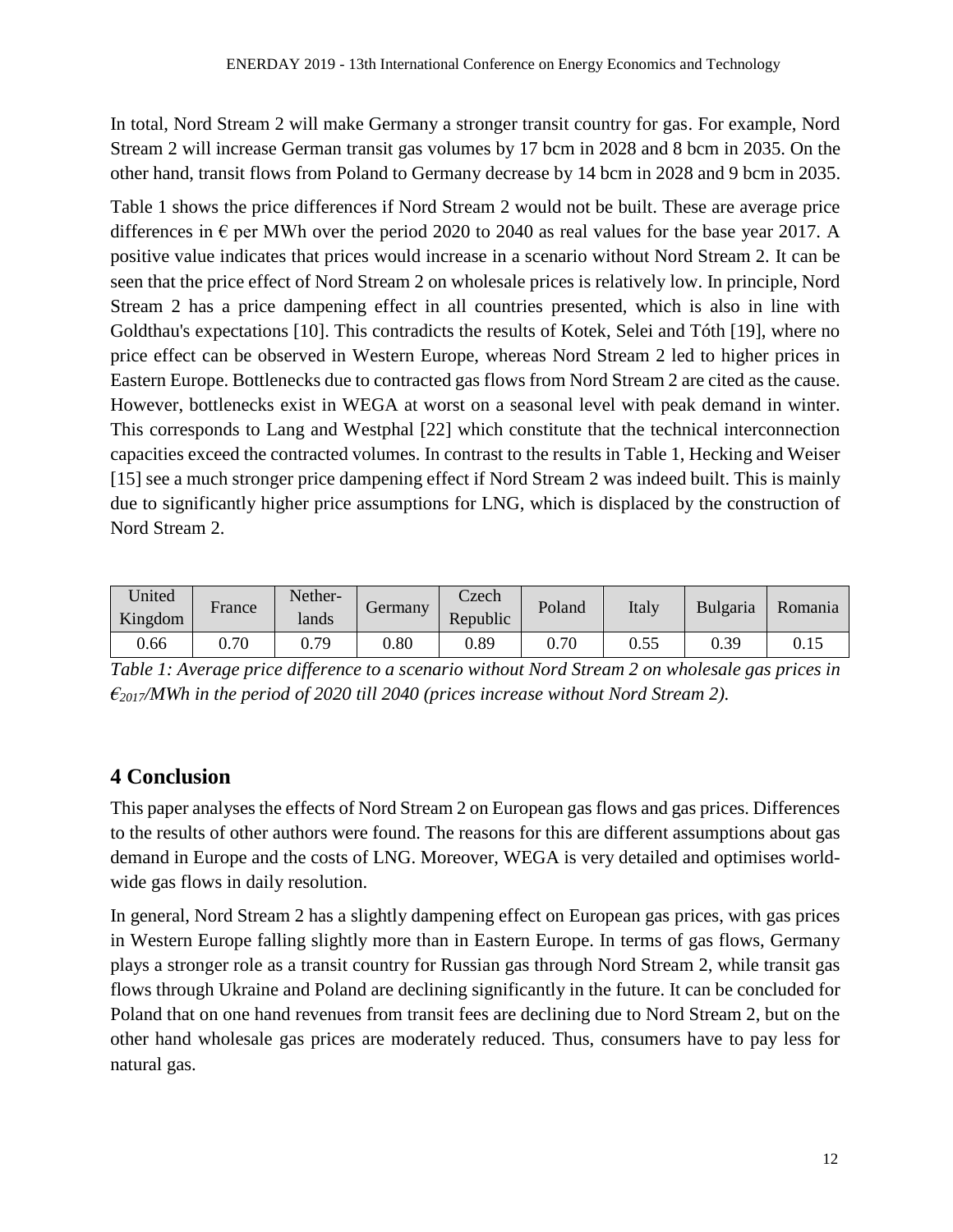It was shown in the scenarios that even without Nord Stream 2, Russia would have avoided gas flows through Ukraine as much as possible, so that alternative routes such as Nord Stream 1, Yamal-Europe, Blue Stream and Turkish Stream would have priority. However, Russia's overall gas exports to Europe are 5 bcm per year higher in a scenario with Nord Stream 2.

In this paper also the effect of Turkish Stream was shown. Due to this pipeline, and especially the second string of this pipeline, gas flows via the trans-Balkan route are not used in the future to transport gas from Russia to Turkey via Ukraine, Romania and Bulgaria. Moreover, gas from the second string of Turkish Stream will reach Hungary via Serbia and Bulgaria.

Nord Stream 2 also has an impact on gas flows in Northwest Europe. For example, it displaces Norwegian gas from Germany. This does not mean that Norwegian gas is not needed and Norway will produce less gas in the future. These Norwegian volumes are needed and will be piped to Belgium, France and the UK where it displaces LNG.

Future investigations of gas prices and gas flows through Nord Stream 2 will focus, among other things, on sensitivities to changes in demand for natural gas, various price scenarios for LNG and Russia's price strategies.

#### **References**

- [1] BP (2019): *BP Energy Outlook 2019 edition*.
- [2] Chyong, C. K.; Hobbs, B. F. (2014): *Strategic Eurasian Natural Gas Market Model for Energy Security and Policy Analysis*, in: Energy Economics, Vol. 44(9), pp. 198-211.
- [3] Davies, G.; Sarsfield-Hall, R. (2004): *Gas SCR – Cost Benefit Analysis for a Demand-Side Response Mechanism. A report to Ofgem*, Pöyry.
- [4] EMF (2007): *Prices and Trade in a Globalizing Natural Gas Market*, EMF Report 23.
- [5] ENTSOG (2019): *Ten-Year Network Development Plan*. https://www.entsog.eu/tyndp, visited: 13.03.2019.
- [6] European Political Strategy Centre (2017): *Nord Stream 2 – Divide et Impera Again? Avoiding a Zero-Sum Game*.
- [7] Exxon Mobile (2018): *2018 Outlook for Energy: A View to 2040*.
- [8] Fallahnejad, M.; Eberl, B.; Günther, M. (2017): *Long-Term Forecast of Residential & Commercial Gas Demand in Germany*, in: Book of Abstracts of the Vienna Young Scientists Symposium (VSS 2017), pp. 108-109.
- [9] Fallahnejad, M.; Günther, M.; Eberl, B. (2016): *Creating Standard Load Profiles in Residential and Commercial Sectors in Germany for 2016, 2025 and 2040*, in: Optimization Online.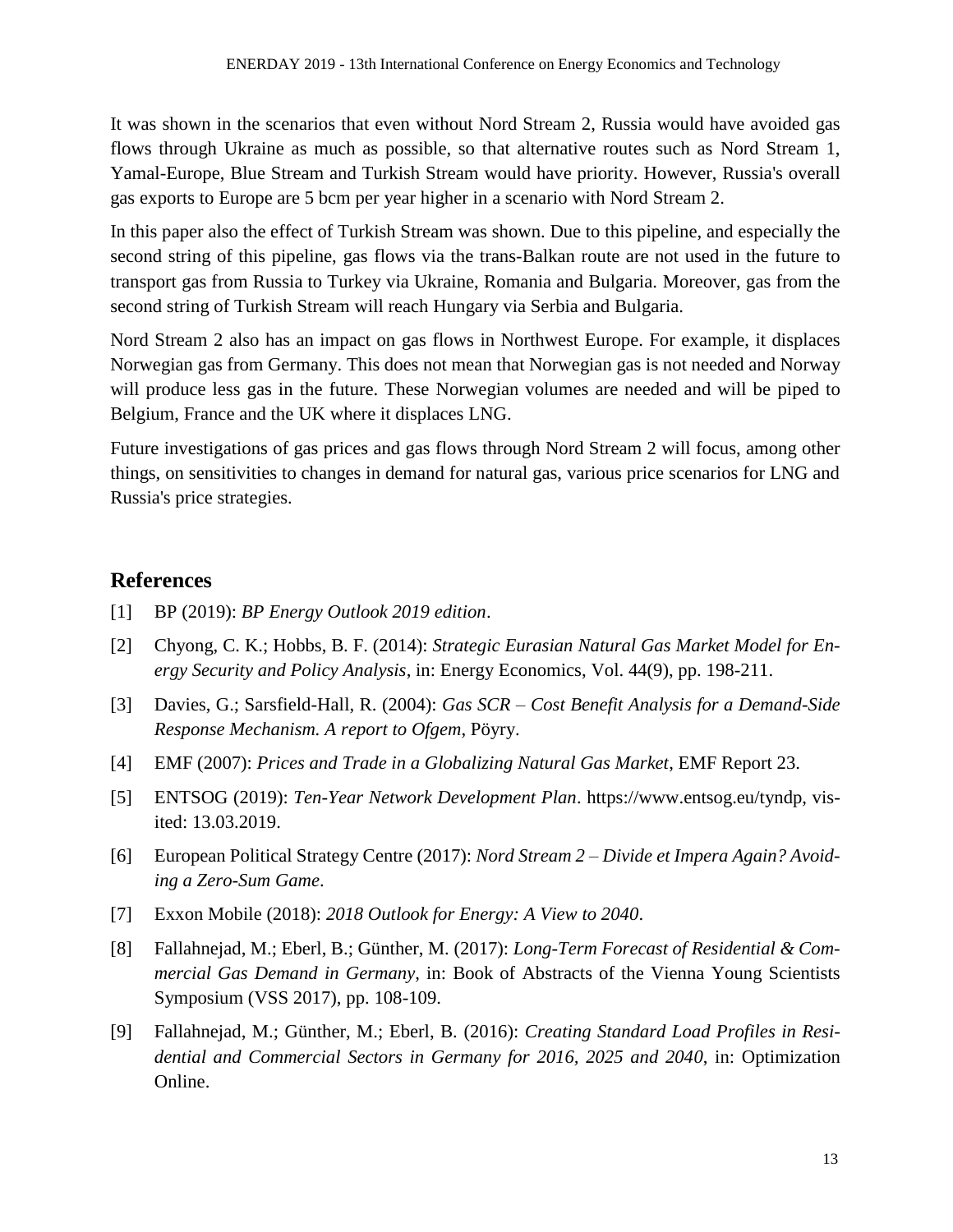- [10] Goldthau, A. (2016): *Assessing Nord Stream 2: regulation, geopolitics & energy security in the EU, Central Eastern Europe & the UK*, EUCERS, Strategy Paper 10.
- [11] Günther, M.; Fallahnejad, M. (in press): *Analysis of NCG prices under different shapes of oil price recovery with a worldwide gas market model*, in: Goutte, S.; Nguyen, K. D. (eds.): Handbook of Energy Finance. Theories, Practices and Simulations, World Scientific Publishing.
- [12] Günther, M. (2017): *Practical Application of a Worldwide Gasmarket Model at Stadtwerke München*, in: Dörner, K. F.; Ljubic, I.; Pflug, G.; Tragler, G. (eds.): Operations Research Proceedings 2015 (OR 2015), pp. 715-721.
- [13] Günther, M. (2016): *Einsatz eines Gasmarktmodells zur Bewertung von Risiken*, in: Mayr, H. C.; Pinzinger, M. (eds.): INFORMATIK 2016, Lecture Notes in Informatics (LNI), Vol. P-259, pp. 635-648.
- [14] Günther, M.; Schimpf, M. (2016): *Auswirkungen von Energieeinsparungen auf den Gasbedarf und den Gaspreis in Deutschland bis 2040*, in: Mayr, H. C.; Pinzinger, M. (eds.): INFORMATIK 2016, Lecture Notes in Informatics (LNI), Vol. P-259, pp. 1213-1226.
- [15] Hecking, H.; Weiser, F. (2017): *Impacts of Nord Stream 2 on the EU Natural Gas Market*, ewi.
- [16] Holz, F.; von Hirschhausen, C.; Kemfert, C. (2008): *A Strategic Model of European Gas Supply (GASMOD)*, in: Energy Economics, Vol. 30(8), pp. 766-788.
- [17] IGU (2018): *Wholesale Gas Price Survey 2018 Edition. A Global Review of Price Formation Mechanisms 2005 to 2017*.
- [18] International Energy Agency (2018): *World Energy Outlook 2018*.
- [19] Kotek, P.; Selei, A.; Tóth, B. T. (2017): *The Impact Of The Construction Of The Nord Stream 2 Gas Pipeline On Gas Prices and Competition*, Regional Centre for Energy Policy Research.
- [20] KPMG (2017), *Situation of the Ukrainian natural gas market and transit system*, Market Study.
- [21] Kruse, M.; Berkhahn, A. (2017): *Economic impact of Europe of the Nord Stream 2 project. Analysis of effects on job creation and GDP*, Arthur D. Little.
- [22] Lang, K.-O.; Westphal, K. (2017): *Nord Stream 2 – A Political and Economic Contextualisation*, SWP Research Paper, RP 3.
- [23] Pirani, S. (2018): *Russian gas transit through Ukraine after 2019: the options*, Oxford Energy Insight: 41.
- [24] Pirani, S.; Yafimava, K. (2016): *Russian Gas Transit Across Ukraine Post-2019: pipeline scenarios, gas flow consequences, and regulatory constraints*, OIES Paper: NG 105.